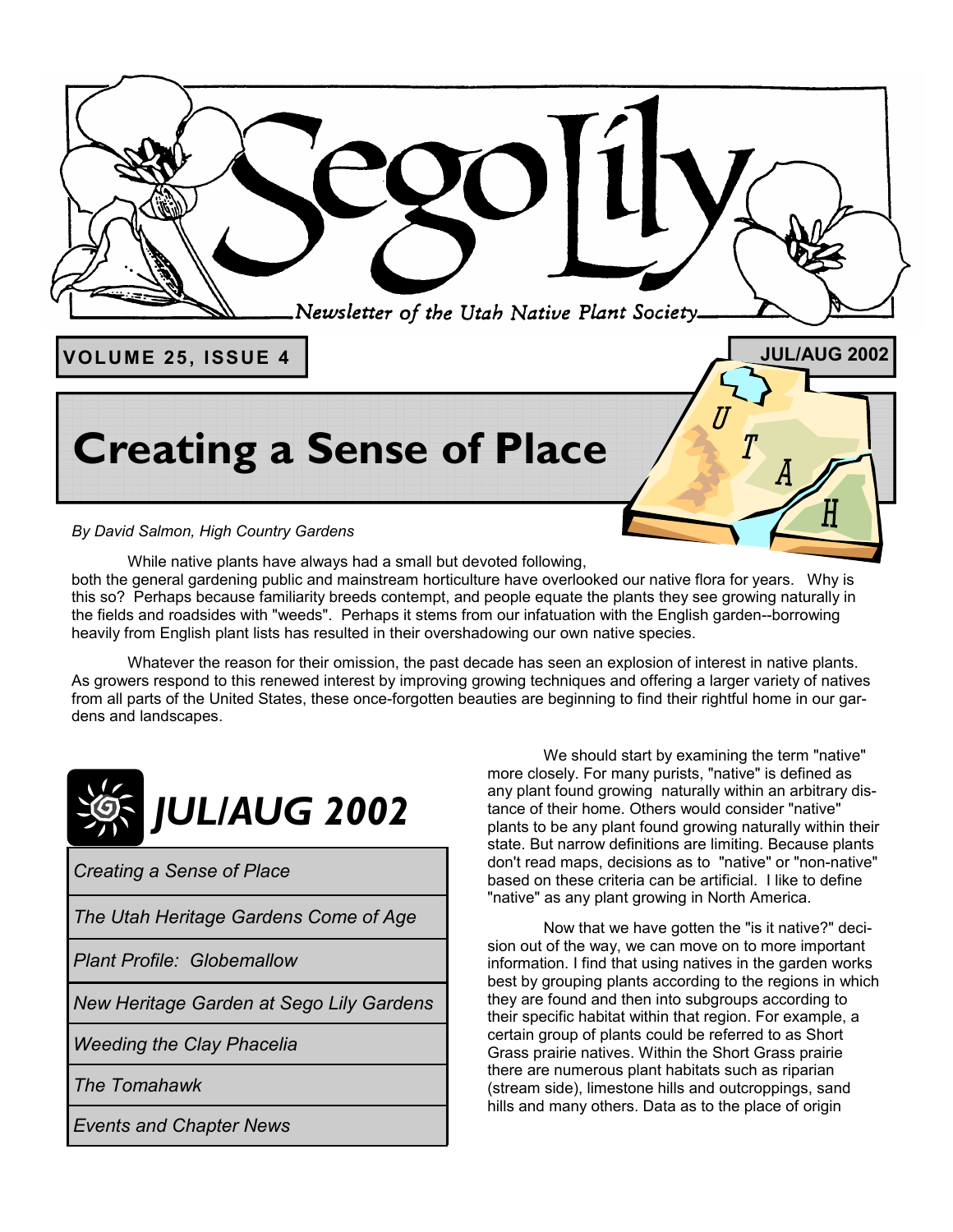(state, county and altitude) gives the collector of native plants additional important information. By using this broad definition as to what is native, geographic and habitat information can then be used to decide how to group native plants with compatible companions in the garden.

 How we incorporate native plants into our home or commercial landscapes is open for interpretation. There are three predominant methods of landscaping with natives: "natural landscaping", "gardening with natives" and habitat restoration (which won't be discussed here). One increasing popular style is termed "natural landscaping." This style is championed in the Southwest by authors Judith Philips ("Natural by Design"), and the husband and wife team of Sally and Andy Wasowski ("Native Gardens for Dry Climates"). In the Mid West, Neil Diboll of Prairie Nursery in Wisconsin has long championed restoring tall grass prairie in commercial and residential settings.

 Each region of the country has a certain look and feel to its native terrain. A natural landscape artfully incorporates the native trees, shrubs and wild flowers of the area in such a way that it enhances the beauty of the building or home while blending in with its natural surroundings. When you stand in that yard and look around, you should be able to identify the region in which you are standing based on the plants that have been used. This is what is often meant by "sense of place." On the other hand, the typical generic landscape of blue grass and clipped Yew hedges fails to convey a regional feel and seems more like a national franchise than something with regional flavor.

 Because gardening with native plants means different things to different people, it is helpful to specify your aims. For native plant enthusiasts this could mean re-creating a native-only grouping of species from their immediate area. Re-creating regional groups of native plants from different areas of the country is also popular. For example, in my rock gardens I've planted small separate sections with groups of plants from UT, NV, eastern CA, and northern AZ. Gardeners with shady properties often love to garden with woodland native species. Serious plant collectors will collect all the species within a given genus, or use plants of the same species collected from different locations as a way to study a given genus or species in more detail. Other styles of gardening like xeriscaping use native plants as part of the larger objective, which is to achieve a regionally appropriate, low maintenance, low water use design. In xeriscaping, natives can be used exclusively or in combination with other

**Creating a Sense of Place (cont.)** | "adaptive plants" (plants from other parts of the world that grow equally well in their new home.)

> However you decide to incorporate natives into your garden or landscape, their use has numerous benefits. Many native plants are incredibly beautiful and interesting to grow. Using them in our gardens helps us appreciate and understand our natural plant heritage. Native plants are adapted to difficult growing conditions and are genetically programmed to survive in their native habitats or similar environments. When well matched to their growing environment, their use will create a more sustainable landscape that requires less maintenance and uses fewer chemicals and fertilizers. Native plants also provide local birds, insects and other animals appropriate food and shelter. Gardening with native plants can also help sustain the populations of rare or threatened plants that may be disappearing in habitat due to human activities. This concept is known as "conservation through propagation". For example, the spectacular Texas native, Salvia penstemonoides was though to be extinct, but the plant was recently rediscovered and introduced back into cultivation by the Lady Bird Johnson Wildflower Center. It is now becoming more widespread as gardeners have anxiously welcomed this beauty into their gardens.

> From the vast numbers of native species that can be found coast to coast, we need to distill out the most ornamental and adaptable species for use in our gardens and landscapes. This has been a focus of the High Country Gardens catalog since its inception. This search has been facilitated by our location in Santa Fe, located as it is at the intersection of three different regions: the short grass prairie of the Great Plains, the southern tip of the Rocky Mountains and just to the north of the vast Chihuahuan desert of Mexico, west Texas and southern New Mexico. Being located in a USDA zone 5/6 area, the attribute of cold hardiness has been at the top of our list of criteria when looking for outstanding plants from all three of these regions. We are also finding many excellent species from high altitude areas of northern Mexico, the Sierras of eastern California and the Great Basin area of Utah, Nevada and Arizona. Natives from the Midwest and eastern United States have demontrated excellent adaptability to our local growing conditions as well.

> *High Country Gardens has a full catalog of droughttolerant plants for the Western garden. Visit their site at http://highcountrygardens.com. To subscribe to the free e-zine "Xeriscape Gardening News," send blank e-mail to join-gardens@lists.highcountrygardens.com.*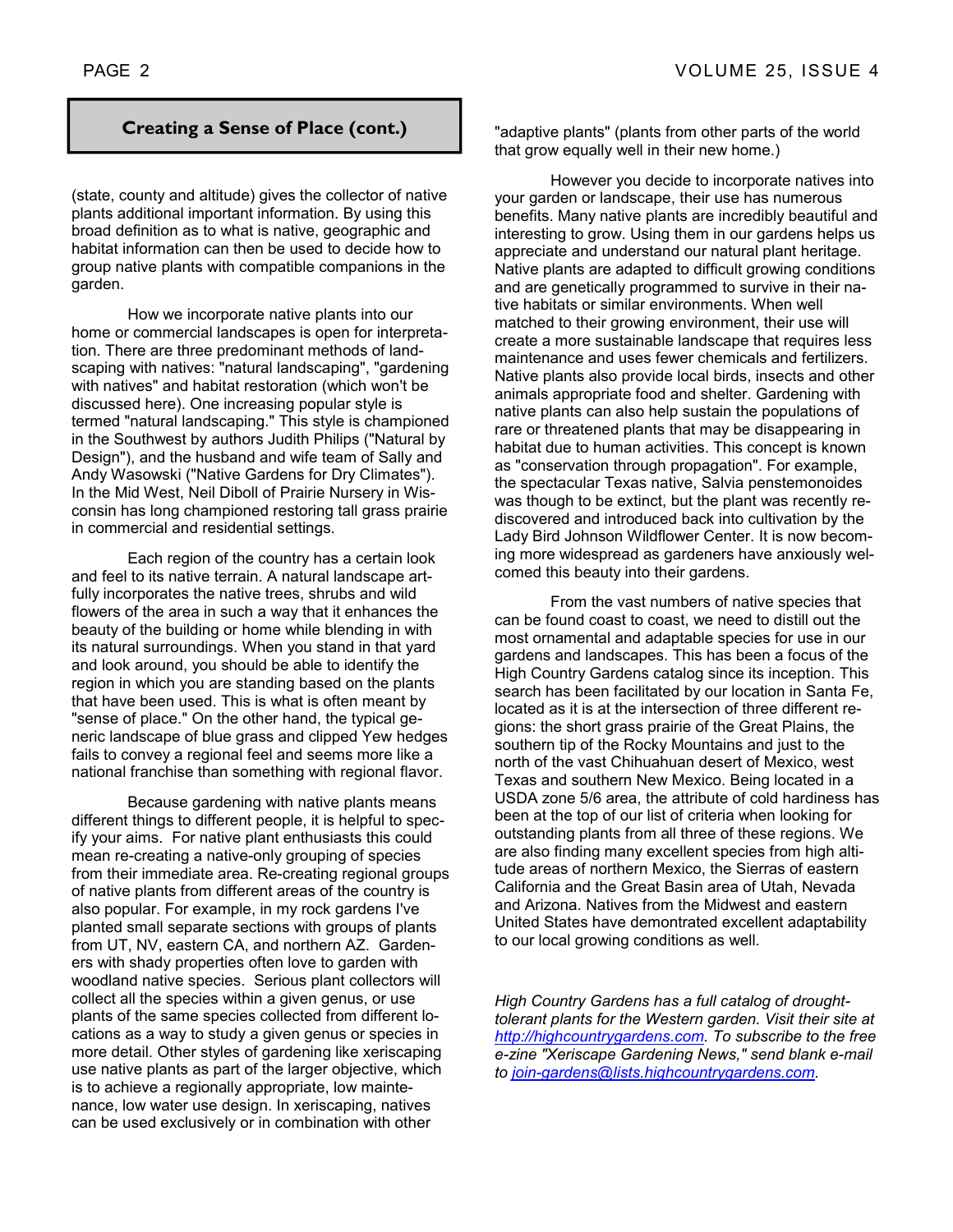HERITAGE

**PROGRAM** 

GARDED

# **The Utah Heritage Gardens Come of Age!**

### *By Susan Meyer and Bitsy Schultz*

 Back in the spring of 1998, the Heritage Garden Program was just a gleam in its mothers' eyes. We had a lot of very interesting plants that we'd never tried in a garden setting before, and a willing partner with a fine site for a native plant demonstration garden, teacher Darrin Johnson at Wasatch Elementary School in Provo. We planted the Wasatch garden four years ago this June, and just as the plants there have continued to grow and prosper, so has the Utah Heritage Garden Program that was founded with that first planting. The number of successful Utah Heritage Gardens has increased each year, and the reach of the program has extended now from Logan on the north to Hurricane and Bluff on the south, with a total of twentythree gardens to be in place by summer's end. And, to cap off a busy spring this year, the Wasatch Heritage Garden itself has undergone a major expansion, from about 3,000 to almost 5,000 square feet.

As the Utah Heritage Garden Program has increased in size and complexity, the role of UNPS, and of these two garden moms particularly, has undergone a gradual change. We still provide some vital support services to incipient and existing gardens. These include design advice, plants, signage, and interpretive materials. But we can no longer personally oversee the planting and maintenance of so many gardens—we must rely on local 'gardening angels', usually the people who first came to us with their requests for help with gardens, to carry out the long term goals at each garden site. One of the real pleasures for us has been connecting up with so many great people who have been willing to take on the cause and make it their own. The result is a series of gardens that are very different from each other, as factors such as climate, site constraints, and intended function interact with the unique vision of particular individuals.

Once all these new gardens are actually in the ground, very soon now, it will be time for us to focus once more on the ultimate goal for these gardens, namely educating people about Utah native plants and their use in water-conserving landscaping. This means updating the Heritage Garden section of our website, not only with detailed information and plant lists for each garden, but also the plant database section, where people can see photos of the plants and get information on their use and culture. We have already posted our list of local suppliers of native plants and seeds, as well as our Beginner's Guide to Gardening

with Natives. This is just the beginning of our expanded Heritage Garden webpage. By the end of summer, we hope to post interactive materials on designing home landscapes using Utah native plants in combination with the principals of xeriscaping, complete with some 'virtual front yards' to show how these designs might actually look.

**STAN** 

For now, though, our best examples of landscape designs using native plants are the heritage gardens themselves. Many of the older heritage gardens are definitely worth a visit this June--these include gardens at Wasatch Elementary School and at Rock Canyon Trailhead Park in Provo, on the University of Utah Mallway, and at 46 East 300 South in Price. There are also established heritage gardens at Jackson and Ensign Elementary Schools in Salt Lake, at the Layton Heritage Museum, and at Benson Grist Mill Historic Park in Stansbury Park, and in Park City. Gardens planted in 2001 at Vivian Park in Provo Canyon, at Iron Mission State Park in Cedar City, and at Three Falls Elementary School in Hurricane are also beginning to come into their own.

Now for the 2002 heritage gardens--there are eleven new gardens, almost doubling the size of the program. Two of these gardens have already been in existence for two years or more, but have chosen to affiliate formally with the program this year--these are at Utah Valley State College in Orem and at Canyon Rim Elementary School in Salt Lake. Several of the other new gardens are also located at schools: Escalante High School in Escalante, East Carbon High School in Sunnyside, Our Lady of Lourdes Elementary School in Salt Lake, Cache Valley Learning Center in Logan, and Bluff Elementary School in Bluff. This last garden is particularly interesting in that it will feature bilingual signage and ethnobotanical interpretive literature to honor the largely Navajo student body there. The other four new gardens are being sponsored by local government entities in Moab, Boulder, Tooele, and Sandy--see Doug Kilgren's article in this issue for more on the new heritage garden at Sego Lily Gardens.

The Heritage Garden Program would never have grown so quickly or so well without the generous support of several people and organizations. A grant from the USDA Bureau of Reclamation has made it possible to provide signage and interpretive materials for each garden, as well as to develop various aspects of the website. The USDA Forest Service Shrub Sci-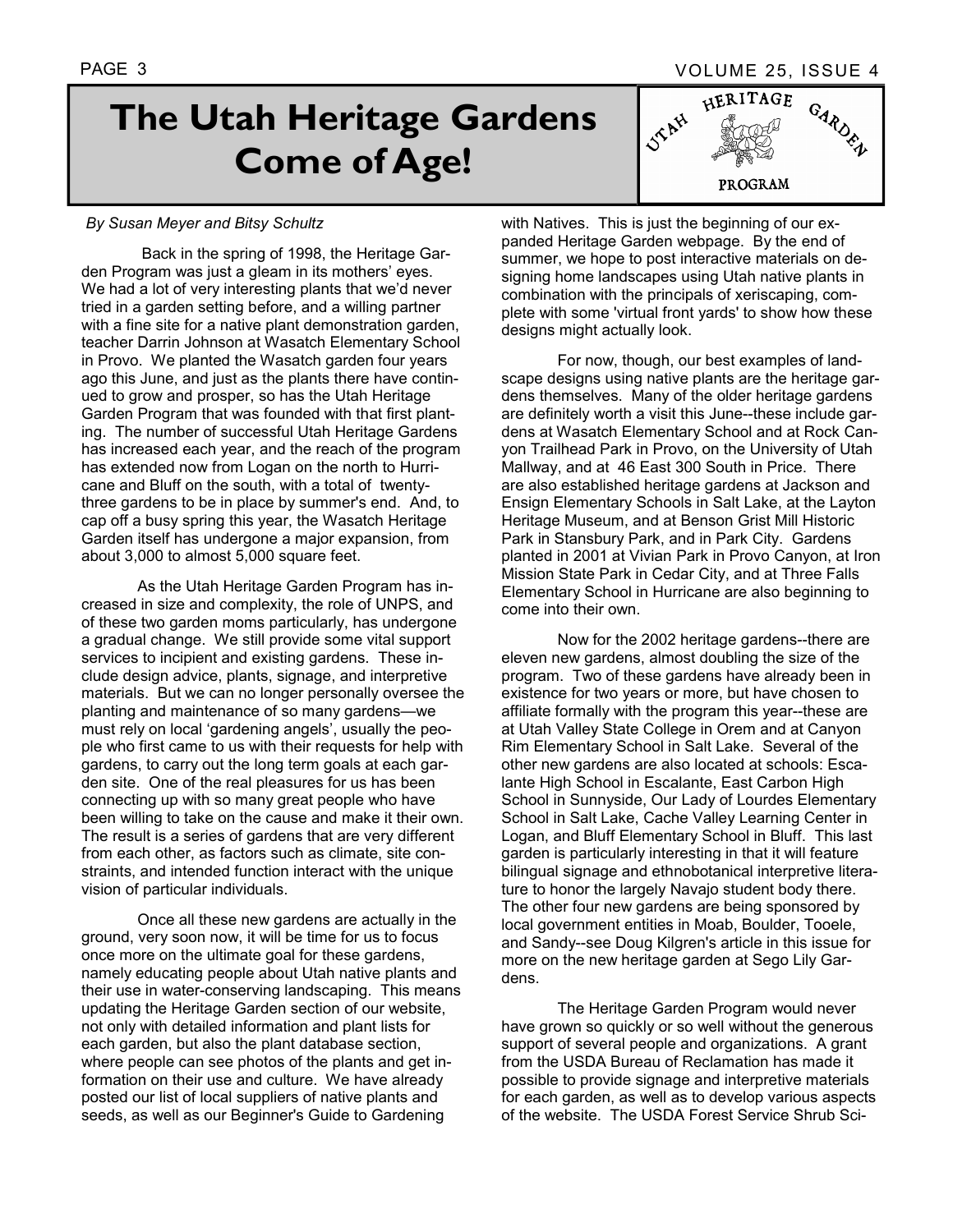### **Utah Heritage Gardens (cont.)**

ences Laboratory in Provo has graciously provided excellent rearing facilities for the many thousands of plants grown for heritage garden projects over the years. Janett Warner (Wildland Nursery), Brent Collett (formerly of the Thanksgiving Point Production Greenhouses), and Roger Kjelgren (Center for Water Efficient Landscaping at USU) have also donated many fine plants for garden projects.

The program has received quite a bit of press coverage, including full page color spreads in the Salt Lake Tribune last summer and the Price Sun-Advocate a few weeks ago, as well as articles in the Moab Times, the Provo Herald, and other local papers. The program was honored earlier this spring for its role in promoting water conservation in the state in the form of a citizen award for Susan Meyer from the Utah Water Conservation Forum.

Where do we go from here? Some have suggested that perhaps we have enough native plant demonstration gardens now and could move on to a new phase, while still aiding and abetting existing heritage gardens to become the showplaces we need them to be. Some have suggested that perhaps these particular progenitors have produced enough of these progeny. As we move into the long, lazy days of high summer, we might be inclined to agree. But when winter comes, and the urge to propagate takes over, we will probably be looking for new homes for yet another crop of baby plants.

# **Plant Profile: Globemallow**

*By Susan Meyer* 

 Looking for a native wildflower that will thank you for a little extra water every few weeks by

blooming all summer long? Globemallows (*Sphaeralcea*) fit that description, and offer several other nice features as well. They have flowers that are truly orange, a beautiful, bright red orange that some authors call grenadine. The flowers resemble miniature hollyhocks in form, but unlike hollyhocks, globemallow flowers are fragrant, with a delicate, sweet scent, somewhat reminiscent of cotton candy. Unlike many native perennials, globemallows often flower the first year from seed, and given appropriately lean conditions, they live for many years.

There are several species of globemallow native to the state of Utah, but they all have rather similar habitat preferences and cultural requirements. They are plants of dry, barren, usually stony ground at low to middle elevations, and they love heat and bright sunshine. Shade, high fertility, over-watering, and the close companionship of too many other plants are their worst enemies. Too much water and high fertility can lead to oversized globemallows with a lot of leaves but not many flowers and a tendency to flop over the first time the wind blows. Give these plants the sunniest, driest corner of your property, where the soil is rocky and poor, and you will be rewarded with intensely colorful, long-lived plants.

Choose your globemallow species with an eye to its final size and growth form, as well as considering where you live in the state. The most strong perennial of our species, becoming sub-shrubby in the wild, is desert globemallow (*S. ambigua*). It is characterized by very fuzzy, only slightly lobed leaves that are crinkly on the edges, as well as by a somewhat woody habit. Desert globemallow, also called apricot mallow, is a plant of the warm deserts of the Southwest, entering Utah only in the St. George area. It is questionably cold-hardy on the Wasatch Front, but would be a great choice for home landscapes in the warmer parts of southern Utah.

At the other extreme in size is cushion globemallow (*S. caespitosa*). This little plant has fuzzy, flat, wedge-shaped gray-green leaves and an abundance of relatively large, orange flowers, but rarely exceeds six inches in height. It is restricted in the wild to a small area in the cold desert country of western Utah, out west of Milford, but it is quite common in that area. It looks great in a rock garden setting, but has a tendency to be short-lived.

Our other diminutive globemallow is scarlet or common globemallow (*S. coccinea*). This plant is very widely distributed throughout the Intermountain West and the Great Plains. It is our only species that forms long-lived patches from creeping rootstocks. It is rather slow to spread, however, so its creeping habit is not a problem in the garden. It coexists well with short grasses in a dry meadow, and is often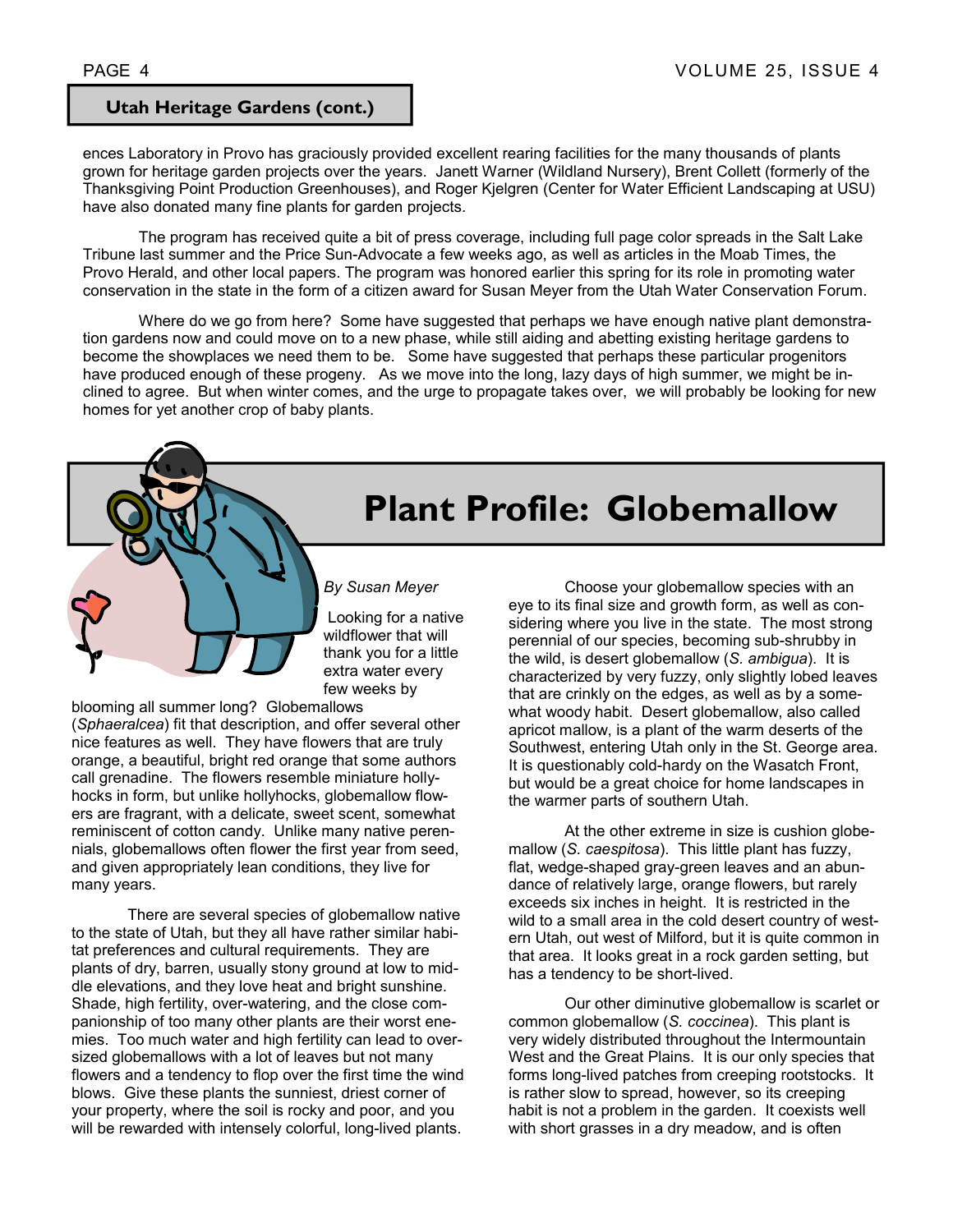found in this setting in our foothills and valleys. Scarlet globemallow has very attractive, deeply divided leaves that are usually bright green.

Another globemallow with strongly lobed leaves is gooseberryleaf globemallow (*S. grossulariafolia*), but the 3-5 lobes are not so deeply cleft as in scarlet globemallow. This globemallow is found throughout the drier parts of the state and across the Intermountain West. It forms clumps to three feet in height, with most of the leaves concentrated in the lower third of the plant. This sets the masses of orange flowers off to nice advantage. Gooseberryleaf globemallow would be my first choice as a globemallow to integrate into a Wasatch Front xeriscape garden. It is tall enough to attract some attention, but rarely gets 'floppy' even when overfertilized.

The typical tall globemallow with shallowly lobed leaves throughout the northern half of the state is Munro Globemallow (*S. munroana*). It is replaced in the south by the very similar Nelson Globemallow (*S. parvifolia*). Both these species make excellent garden plants as long as conditions are lean. These species may hybridize with Gooseberryleaf Globemallow in the wild, making for some rather mixed up looking populations, but that should not be a worry for gardeners.

Globemallows are easily propagated from seed, and in fact tend to propagate themselves rather readily in a garden setting. The best cure for this is to clip the spent stalks after flowering; this also encourages the development of more flowerings stalks. To harvest seeds, wait until the globe-shaped fruits are straw-colored, dry, and preferably beginning to split open. Strip them from the flowering stalks into a paper sack--it's good to wear gloves to do this, as their tiny, fiberglass-like hairs can be rather irritating. The

seeds are small, maybe a sixteenth of an inch across, wedge-shaped, and dark gray or black The fruit is built somewhat like a dry orange, in sections, with one seed in each. You can gently crush the fruits to release the seeds. This is easier for some species than others, with Scarlet Globemallow the most stubborn.

The seeds of globemallows are generally hard, which means that they do not take up water. They must somehow be scarified (scratched or nicked) on the surface to overcome this hard-seededness. Once they take up water, there is no dormancy, and the seeds will germinate readily. Plant the scarified seeds in a coarse, fast-draining mix. The tiny seedlings should emerge in a few days. They grow quickly and will be ready to transplant outside in about three months. Alternatively, you can direct-seed globemallows into a relatively weed free seed bed. Cover very shallowly by gentle raking after broadcasting the seeds. If you plant in the fall, nature will take care of the scarifying for you. Avoid planting in seed mixes that will offer too much competition.

Globemallows are not fussy about their soil requirements, growing equally well in sandy or clay soils, as long as they are not over-watered. They have few pests. We know that they are virtually grasshopper-



proof, as determined in a planting trial where the hoppers actually ate everything else, including all the cheatgrass for miles around, but not the globemallow. Deer tend to disdain them too. They do sometimes have problems with a rust disease that causes black spots on the leaves and leads to reduced vigor or even death in extreme cases. But even then, the plants usually ripen some seeds, and are able to try again another year. The hard seeds can live in the soil for up to a decade.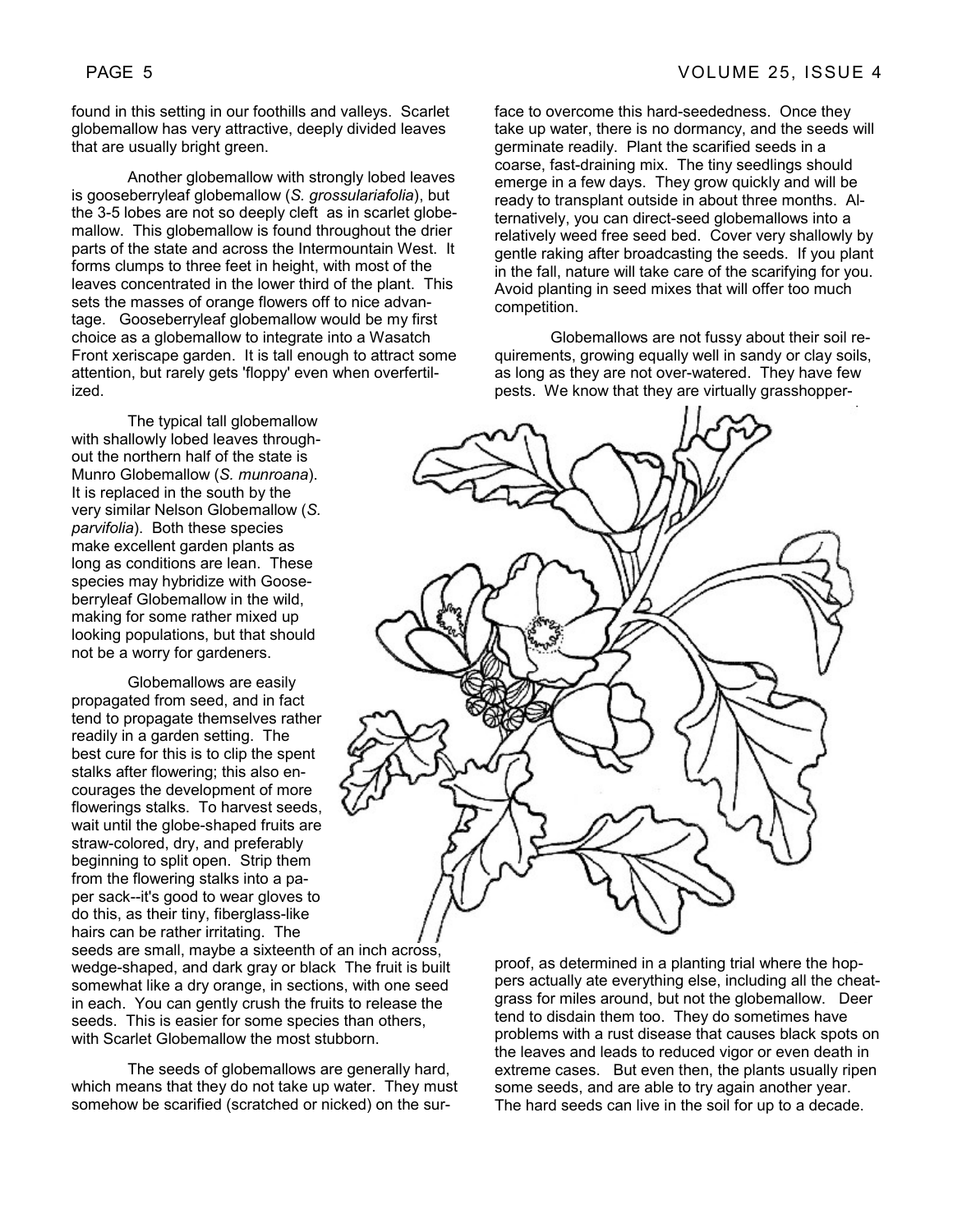# **New Heritage Garden at Sego Lily Gardens**

### *By Doug Kilgren*

At Sego Lily Gardens, Sandy City's lowwater use demonstration gardens, between 3000 to 3500 square feet have been set aside for plants native to Utah. That section of the gardens will become a part of the Heritage Garden program. Sego Lily Gardens has been open since 1999, but until this year there has not been a major focus on native plants. This year there has been an increasing emphasis on showcasing native plants in various ways. With the drought in its fourth year there is more interest than ever in alternative plants, so now is the time to show the public what is possible.

The goal with the Heritage Garden at Sego Lily Gardens is not just to show examples of plants native to Utah, but to show them as much as possible how they would be found in the wild. To that end, the Heritage Garden has been divided up into the different ecological zones found in Utah. Within the Heritage Garden is a section for plants found in wetter environments along streambeds. Another area is dedicated to plants that do well in sand (Sego Lily Gardens is essentially one large sandbox). A small section of the Heritage Garden will be set aside for plants that survive in the salt deserts of the Great Basin. Another section have plants that are characteristic of the Colorado Plateau. The largest section of the Heritage Garden will be for plants found within the Sagebrush and Pinyon-Juniper ecological zones. In a different location in Sego Lily Gardens there will be a small section for plants found in the high mountains such as Snowberry and White Fir.

One of the advantages of Sego Lily Gardens is that we have very well-drained soil, so many of these plants should do quite well. Sego Lily Gardens is also fairly high up in the bench, so there are opportunities to try less cold-hardy plants found in areas like St. George, such as the Joshua Tree. Being high up in the bench, we also have a great view of the Salt Lake Valley.

Plants native to Utah will also be integrated in other sections of the garden to show their potential within more formal landscapes. The ultimate goal at Sego Lily Gardens is to diversify the turf-dominated landscapes found in Utah, by bringing in more drought-tolerant plants, especially natives. Other sections in the garden that feature native plants include: a fragrance garden, perennial beds, a section for plants on hillsides, a southwest garden, and an area for plants that need no supplemental irrigation.

We are looking to having much of the Heritage Garden completed, including signs and trail, by early July. You are invited to come out and see the new Heritage Garden anytime but an open house will occur on Saturday, August 17<sup>th</sup> from 10 a.m. till 1 p.m. Sego Lily Gardens can by found in Sandy City at 1472 East Sego Lily Drive. If you have any questions call Doug Kilgren at 568-6048. At Sego Lily Gardens we look forward to providing an outstanding opportunity to experience the native plants of Utah in a large garden setting.

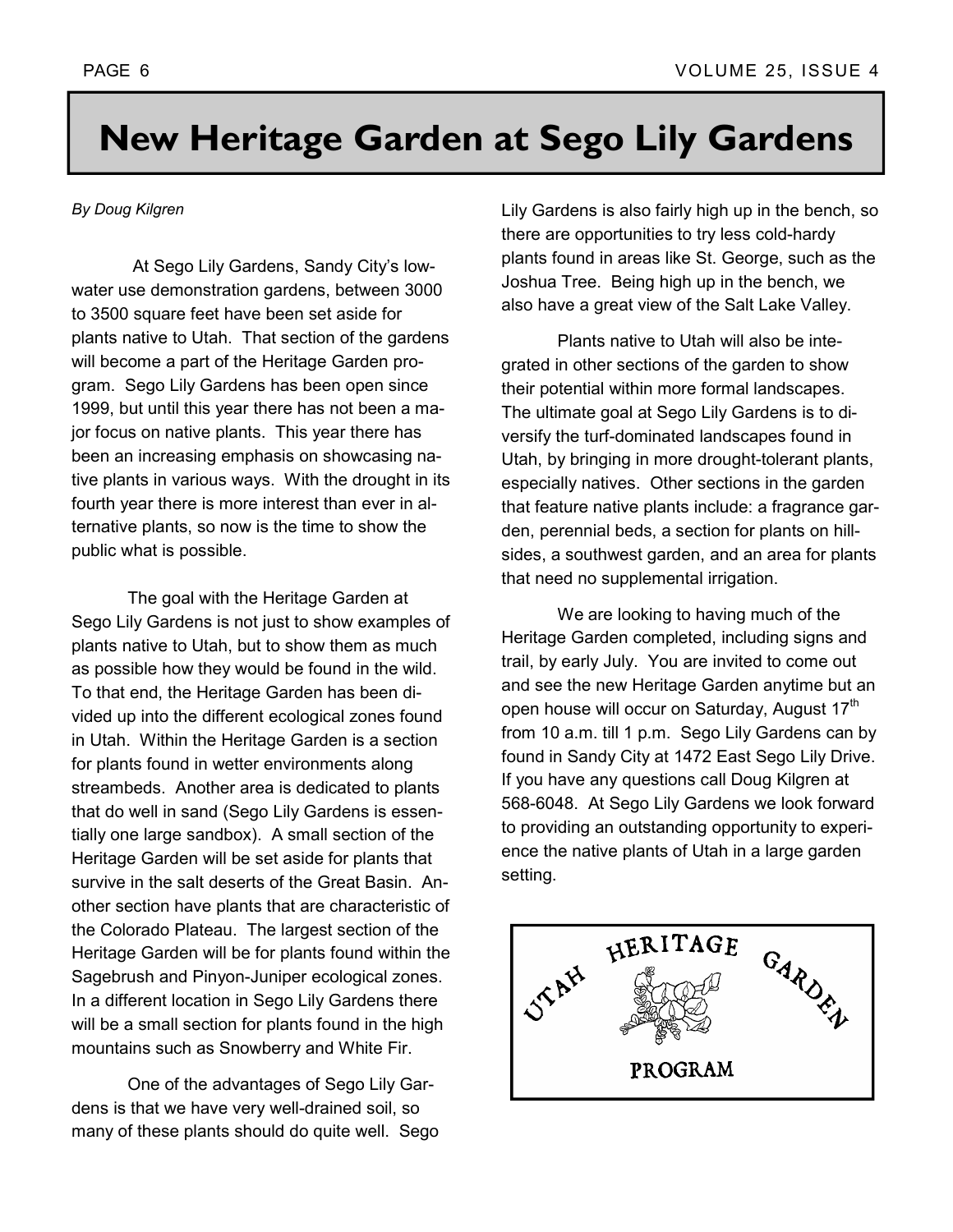# **Weeding the Clay Phacelia**

### *By Elaine York*

 From a distance it seems little grows on the steep Spanish Fork Canyon slope. There are millions of shale fragments, but only a few plants. A shrub here and there, and scattered herbs. The small group of volunteers who met there on June 4th know otherwise. This is the home of the endangered clay phacelia (*Phacelia argillacea*).

 The volunteers gathered at The Nature Conservancyís Clay Phacelia Preserve at the urging of Dr. Kimball Harper - botanist, Brigham Young University professor emeritus and Nature Conservancy board member. As he's studied the phacelias through the years, he's noticed an increase in weeds. He gives a few simple weeding instructions to the volunteers. Then, cane in hand, he carefully walks up the unstable slope, finds a weed patch and begins weeding.

Dr. Harper's passion for Utah's native plants is obvious. His eyes light up when he speaks of several dwarf bearclaw poppy, evening primrose, bitterroot, and clay phacelia. He saw few mature phacelias during the weeding project, but he was undisturbed by this. "It's a plant that produces few during dry years. In a wet year, this slope will be covered by a couple hundred phacelias." We all stopped to take a closer look at this botanical treasure. The clay phacelia stood about ten inches high. Leaves, both basal and cauline, are elongated ellipses with undulating margins; each flower a delicate, purple chalice with an explosion of exerted stamens.

 The clay phacelia was discovered at this site in 1971 by Duane Atwood. At the time, the slopes were heavily used by sheep and deer. In 1990, after many years of negotiations, The Nature Conservancy purchased the 69 acre property and fenced it to prevent animals from browsing or disturbing the habitat. Meanwhile, Ben Franklin, Utahís Natural Heritage Program botanist, discovered another nearby population on private property. U.S. Fish and Wildlife is working to protect this population from current highway construction.

 Horehound (*Marrubium vulgare*) and houndís tongue (*Cynoglossum officinale*) were the villains of the day. By evening, five large trash bags were filled with the weeds. Dr. Harper and the volunteers were pleased with the progress and have made plans to weed at the site annually.

 Thank you to the clay phacelia weed warriors - Dr. Kimball Harper, Susan Garvin, Tom Cannon and Rick Van Wagenen!

*Editorís note:* Elaine is a botanist and a volunteer coordinator for The Nature Conservancy of Utah. She too is a clay phacelia weed warrior and has been coordinating public education projects relating to rare plants that occur in the St. George area for the past several years. You can reach her at 238-2320 or at eyork@tnc.org.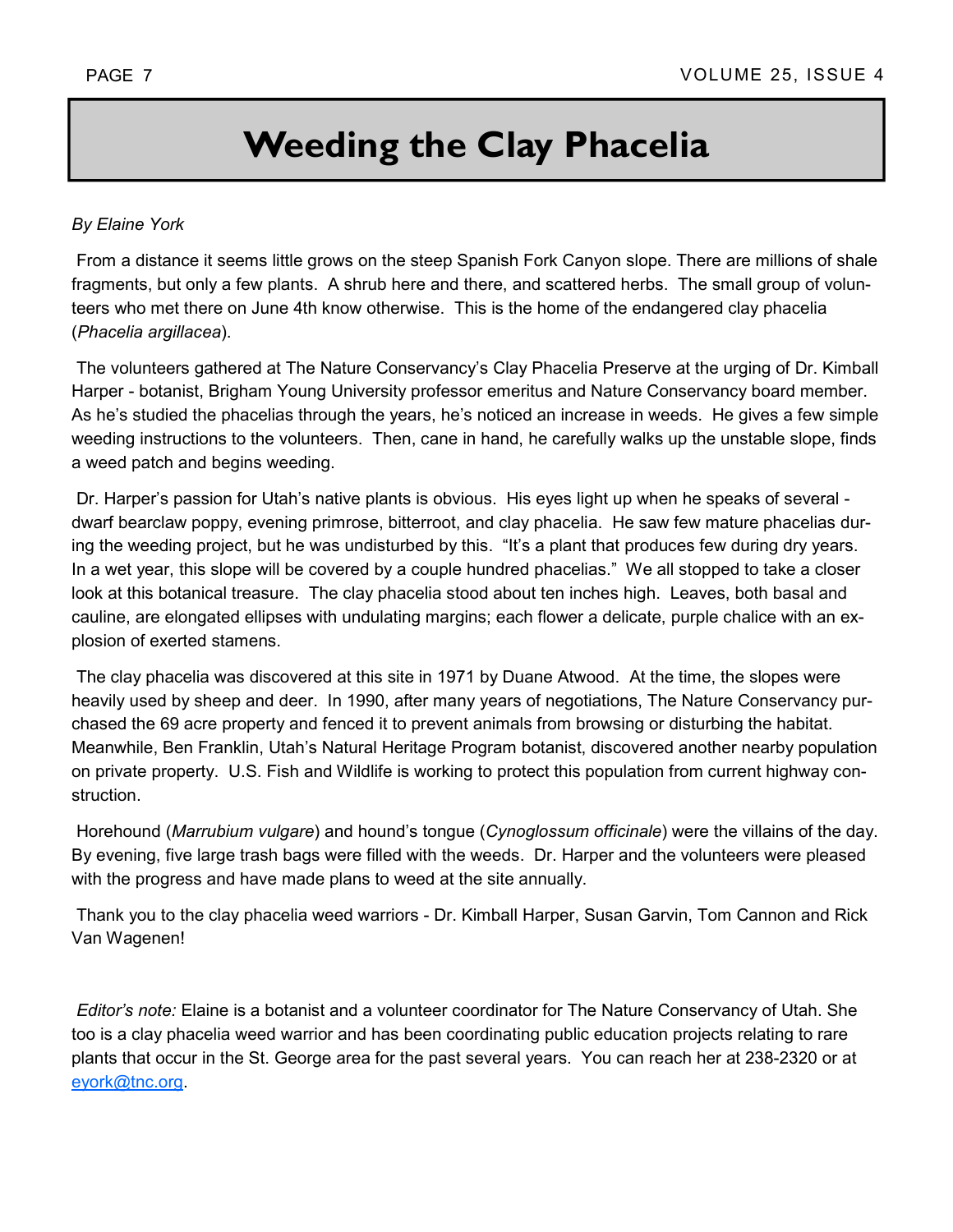## **The Tomahawk**

### *By Dennis Mason*

To start with, my Father Wayne Nebeker Mason was born and raised in the small towns of Brigham City, Riverside, Garland, and Plymouth. His father, William Sterling Mason inherited a farm about 2 miles north of Plymouth, Utah, known as the Mound Springs Ranch. His father was George Sterling Mason, who homesteaded the Mound Springs Ranch which was a stage coach stop. With 9 living children and two older brothers intent on owning the whole ranch, my father bought a farm in Idaho, located on the Bannock and Power county line, 15 miles west of Arimo, 20 miles south of Pocetello, and in the eastern end of Arbon Valley. The farm had approximately 1400 acres. It had a spring near the center of the farm that headed Rattle Snake Creek. The spring was named after Chief Rattle Snake, who was a brother to Chief White Bear (Grisley Bear). Wilson was an Indian laborer, but was well known in the family. If he had any other name, I have not heard it. I was in my early teens when I first met Wilson, and he would never talk very much. His responsibility was to run one of the two D4 Caterpillar tractors at night in order to plant the spring wheat, and therefore he slept most of the day time, and I did not see much of him. I first became acquainted with him when he was working on a piece of obsidian which was plentiful around the farm. He was making an arrowhead. He was using a deer horn to chip the edges while wearing thick leather gloves, and holding the volcanic glass in another piece of leather. He gave me the arrowhead. I asked him where the obsidian came from that is all over the farm, and his simple answer was, "Yellowstone." I didn't understand until

many years later that the good obsidian always came from Yellowstone where they have enormous obsidian cliffs. I showed Wilson my numerous arrowheads, spear heads, stone knifes, and a tomahawk head that I had found, on the farm. He inspected each and every one of them, and told me that they had mostly been made in a fire by dropping water on the edge of a hot piece of obsidian. I

> challenged that comment by saying that I had seen him chip the edge of his arrowhead with a deer horn. He then showed me that his arrowhead was shiny and clear in some places,

whereas, mine were clouded and dulled by heat. We then decided to go to the shop on the farm with clear pieces of obsidian and heat them with the acelytelene torch. Wilson rigged up a tin can with a small hole in the bottom that allowed a small trickle of water to flow out the bottom. The clear obsidian quickly clouded in the heat, but Wilson made some lovely arrowheads, after he learned how much water to put on the hot obsidian. Wilson asked me if I would like to make a throwing tomahawk out of the tomahawk head I had found. I thought it was a grand idea for the day. I soon learned that it would not be done in a day, a week or a month, and it took us most of the summer to finish the job. We started looking for the right kind of wood with the right kind of fork in a branch. I followed Wilson for miles as we went from willows to choke cherry to mountain maple groves all over the farm. He was not interested in quaking aspen or pine. We finally found a mountain maple branch, I think,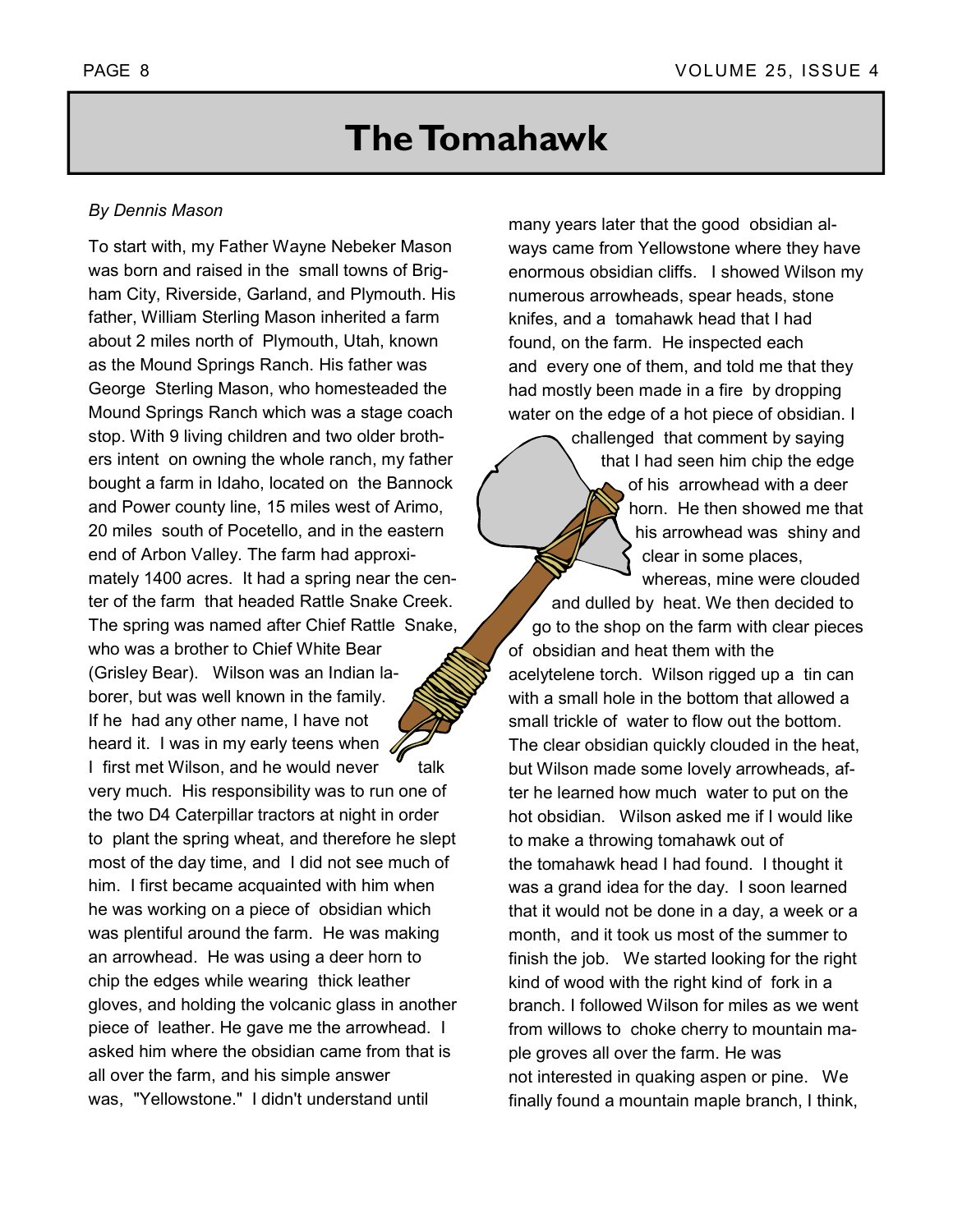that appeared to be the right size, shape, and had an almost perfect branch on it. It took about a week to find it. Wilson cut it with a saw and placed it in the Rattle Snake Creek spring head. Many years later, I learned that the Vikings and other European ship builders would select a mast pole and place it in water formed by a spring head to have the cold water draw the sap out of the pole without cracking the wood. But at the time, I thought Wilson had marbles in his head. After about 10 days, we removed the branch from the water, but Wilson had been busy shaping a stone with a hammer and a chisel to match the size and shape of the tomahawk head. He also had been soaking a rawhide skin. He placed the branch in the barn and suspended it from the ceiling. He then had me moisten the top of the branch several times a day and rotate the branch that had the stone in the fork. He had wet, at first, rawhide strips pulling the branch forks around the stone as they dried. This took several days. In the mean time, Wilson had been collecting golden rod, sage, choke cherries, currents, and other items for coloring of the tomahawk handle. He also had found feathers from hawks and other

birds. The coloring plants were boiled in water, and a wax like color substance was collected from the surface of the water. He also cut rawhide which he continued to soak, and from somewhere he had long sinew cords. Finally, he assembled all his materials, and with files and rasps in the shop he worked on the handle, after removing the stone and rawhide strips. He singed the wood with the torch. I thought it was to color the stick, but I have since learned that it strengthens the wood. The head fit beautifully. he covered the handle in rawhide, then he colored it with the colored wax. Then he decorated it with feathers. It was beautiful. This process took several days. We waited again for everything to dry, and then we went and threw the tomahawk at a tree stump. He could throw it very well, but I couldn't. I kept the tomahawk for several years, but it disappeared or I lost track of it. I gave many items away including many perfect arrowheads. I still have many arrowheads, spear heads, a scraper, a sewing awl, and a few stone axe heads, but I do not have the tomahawk.

### **Book Signing**

The Garden Niche and the Utah Native Plant Society will host a book signing on Monday, June 24 from 6:00 to 8:00 p.m. for the recently released book "How to Get Your Lawn Off Grass: a North American guide to turning off the tap and going na-

tive". The author, Canadian Carole Rubin, will give a slide show presentation. Her new book and other information on low-water-use landscaping with native plants will be available. There will be displays on low water turf, as well as shrubs, trees and perennials at the Garden Niche, located at 10650 South, 700 East, in Sandy, Utah. For more information call the Garden Niche: 523-5020.

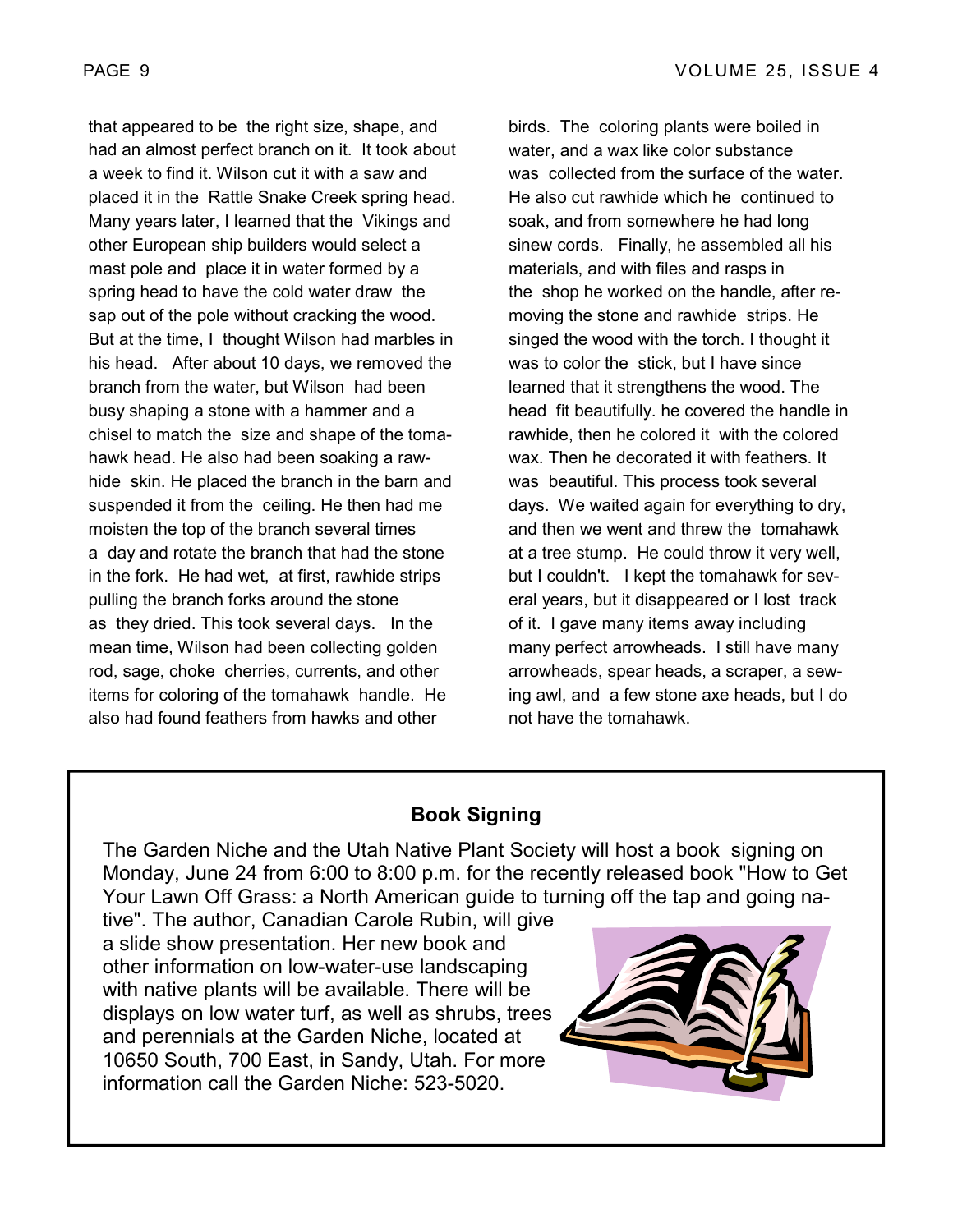

# **Events and Chapter News**

### **Garden Fair Days at Jordan Valley Water**

July 13. 8:00 a.m. to noon. Jordan Valley Water Conservancy District Demonstration Garden. The Garden Fair includes "Ask an Expert" information booths such as the Utah Native Plant Society, Center for Water-Efficient Landscaping, and Utah Water Conservation Forum, food vendors, and Waterlou entertainment. This will also be a great opportunity to pick up some of our beautiful native plants, because ALL of Utah's native plant and seed sellers will be there: Wildland Nursery, Great Basin Natives, Utah Wildflower Seeds, High Desert Gardens, and Paul Ames' seeds. JVWCD, 8215 S 1300 W, West Jordan. For more information call Paula at 565-4300.

### **Waterwise Gardening Basics in the Demonstration Garden**

June 20, Thursday 6-7:30. Paula Mohadjer, Conservation Horticulturist, JVWCD. This class will be held at the JVWCD Conservation Demonstration Gardens, 8215 S 1300 W, West Jordan, for hands-on learning about waterwise gardening. Topics will include irrigation technologies, waterwise design, and proper plant selection. Free. As space is limited, please register at 565-4300.



### **Farmington Canyon Field Trip**

July 13<sup>th</sup>- Wayne Padgett, Ecologist with the Wasatch-Cache National Forest, and the new botanist for the forest have enthusiastically agreed to lead a field trip up to the Farmington Canyon area. Wayne promises some wonderful flowers in many different ecotypes as we make our way up Farmington Canyon. Wayne suggests you bring a lunch, you never know how distracted a whole bunch of plant enthusiasts can get!! Meet at the parking lot of Salt Lake Community College (SLCC) at 9 am on the east side of the campus. Turn right off  $17<sup>th</sup>$  South (heading East) at about 2<sup>nd</sup> East. If you have any questions please call Mindy Wheeler at 801-699-5459.

### **Albion Basin Field Trip**

July 27<sup>th</sup>- Steve Jensen and Ann Crawley have also excitedly agreed to lead a field trip up to the gem of Little Cottonwood Canyon- Albion Basin. The end of July is the height of the wildflower season up there. Not only will we get our botanical interests satisfied, Steve and Ann will also share their extensive knowledge about the geology and hydrology of the area. Meet at 10 am in the parking lot of Gold Miner's Daughter at the base of Alta Ski Area. OR meet at 9:30 am at the park-and-ride at the mouth of Big Cottonwood Canyon to carpool up to Alta. If you have any questions please call Mindy Wheeler at 801-699- 5459.

### **Great Perennials for Waterwise Landscaping**

July 13, Saturday 10-noon. Jordan Valley Water Conservancy District. Lecturer: Franci DeLong, Xeriscape Design. Are you looking for some beautiful, long blooming, low-water and low maintenance perennials to use in your garden this year? This talk will give you a large palate to choose from and you'll see how they've been used in some of our local landscapes. Free. As space is limited, please register at 565-4300.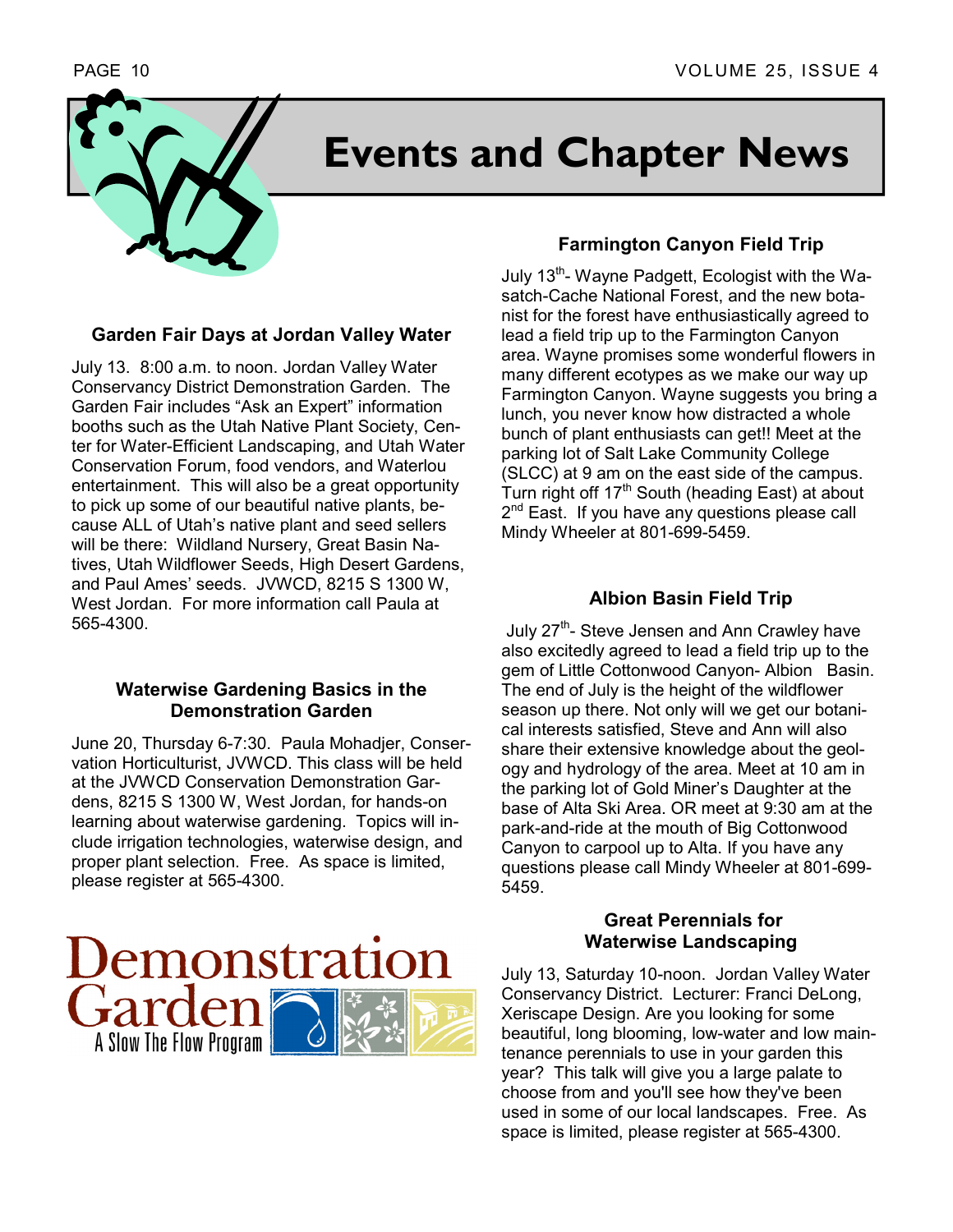### **Overnight Field Trip**

August 9-10<sup>th</sup>- Bill King is leading a joint overnight trip for the Utah Native Plant Society and the Rock Garden Society to Great Basin National Park. They plan to leave Salt Lake on Friday afternoon and hike to the Cirque Basin (or the glacier) on Saturday to view the unique Bristlecone Pine community in the area. If you are interested, give Bill King a call at 582-0432 for more information.

### **Trees and Shrubs for Waterwise Landscaping**

August 15, Thursday 7-8:30 p.m. Jordan Valley Water Conservancy District. Lecturer: Doug Kilgren, City of Sandy Water Conservation Coordinator. Different waterwise trees and shrubs that can be incorporated in residential landscapes; both hard to find natives and ones found at the local garden center. Free. As space is limited, please register at 565-4300.

### **Ornamental Grasses Workshop**

September 21, Saturday 10-noon. Jordan Valley Water Conservancy District. Lecturer: Julie Rotolo, Assistant Horticulturist. Learn about beautiful, drought tolerant ornamental grasses. This class will be held at the JVWCD Conservation Demonstration Gardens so the grasses can be viewed in a garden setting. Free. As space is limited, please register at 565-4300.

### **Volunteers Needed for Wetland Sites**

Red-winged blackbirds... Muskrats... Beaked sedge... Dragonfly larvae - committed Utah citizens are encountering and counting all these and more. Utah Division of Wildlife Resources is beginning its third season of wetland monitoring by citizen volunteers, and can use your help. People with interest and/or expertise in birding, water quality, macroinvertebrates, or vegetation are needed to help sample wetland sites in Cache Valley during the Summer 2002 (June through September) and Spring 2003 (March through June). The project includes training by wetland specialists and requires a commitment of 3 hours per month. For more information contact Brian Nicholson or Barbara Daniels at 435 797 8058 or wetlands@utah.gov.

### **The Garden Niche Update**

The Garden Niche Continues to Educate and Show the Community the Beauty of Native and Drought Tolerant Plants. Salt Lake Valley's main source for native plants for urban landscaping needs has proved that water-wise landscaping is on the rise in our arid environment. Without much advertising, The Garden Niche has had to continually re-stock the nursery at 10650 South, 700 East (in the corner of the Reamís grocery store parking lot) to assure the public can get the plants of their choice for their water-wise landscapes. The staff at The Garden Niche has been enthusiastically educating the public about their potential plant choices, such as how to get them established, how often to water, and xeriscape maintenance. Several species of Penstemons, Sage, Salvias, and Veronicas have been big sellers for water-wise landscapes, as well as a wide variety of native evergreen trees such as Bristlecone Pine, Ponderosa Pine and Pinyon Pine.